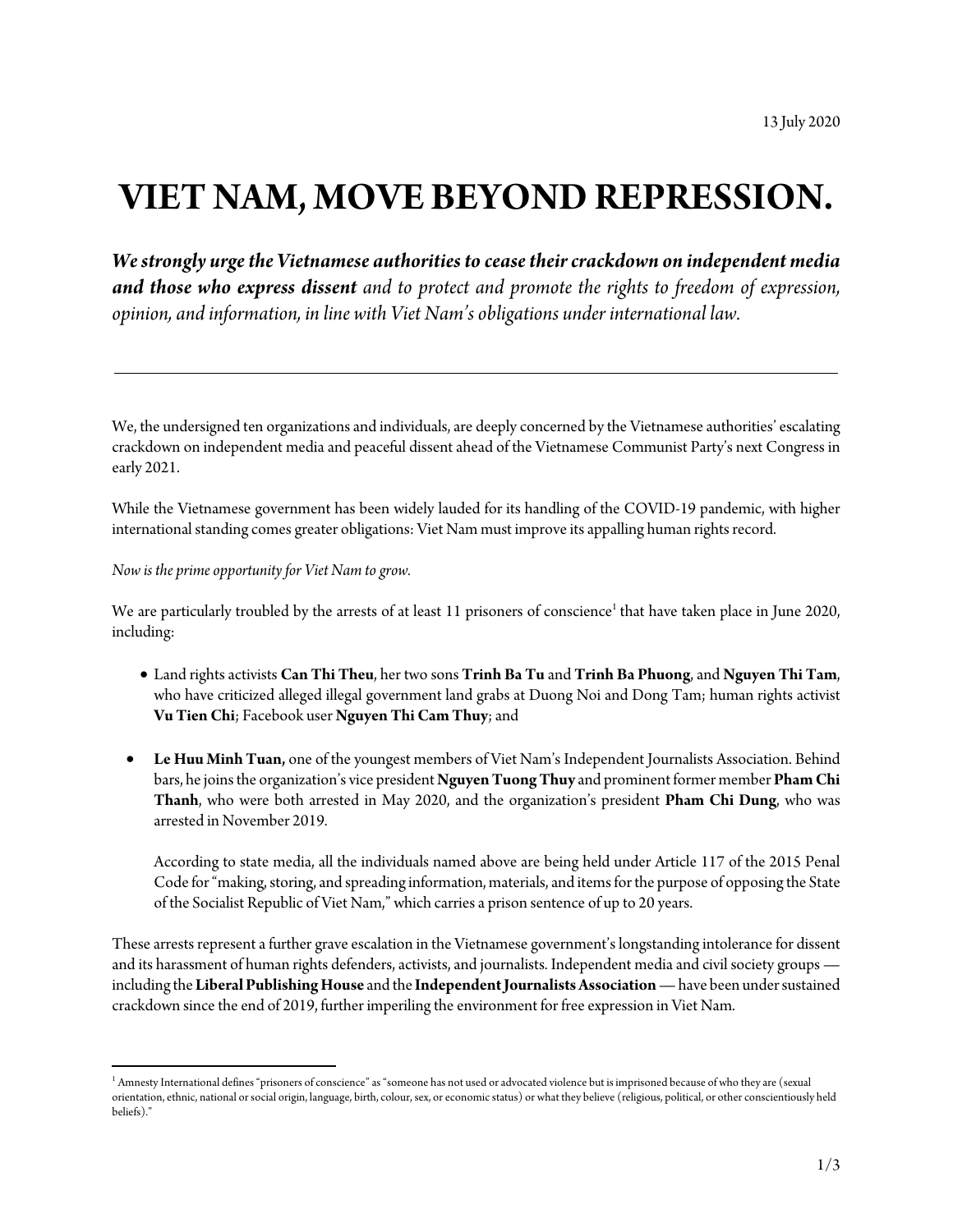We are also alarmed at the threats faced by individuals such as**Pham Doan Trang**, an internationally-recognized author who is being targeted solely on the basis of peacefully and legitimately exercising her right to freedom of expression. On 24 June, Viet Nam's Ministry of Public Security explicitly referred to Pham Doan Trang's written works as "anti-state propaganda," and on 10 July, she was forced to dissociate from Liberal Publishing House in order to preserve the safety of its members. She is currently in hiding, and her risk of arrest remains extremely high.

We remind the Vietnamese authorities that as a State party to the International Covenant on Civil and Political Rights (ICCPR), it is obliged to protect, promote, and fulfill the rights to free expression, opinion, and information under article 19 of the ICCPR. After all, as highlighted in General Comment No. 34 of the UN Human Rights Committee, "[f]reedom of opinion and freedom of expression are indispensable conditions for the full development of the person" and "are essential for any society."

In this vein, *we strongly urge the Vietnamese authorities to:* 

- *1. Cease its crackdown on the above individuals and organizations;*
- *2. Immediately and unconditionally release all prisoners of conscience; and*
- *3. Respect, protect, and promote the human rights of all its citizens, in line with Viet Nam's obligations under international law.*

The government of Viet Nam has improved its international reputation in recent years, including through its handling of the COVID-19 pandemic. However, these efforts must not obscure the serious and systematic violations of human rights that are escalating ahead of the Communist Party Congress scheduled for January 2021.

The world is now expecting better of Viet Nam **—** it is time the country moves beyond repression.